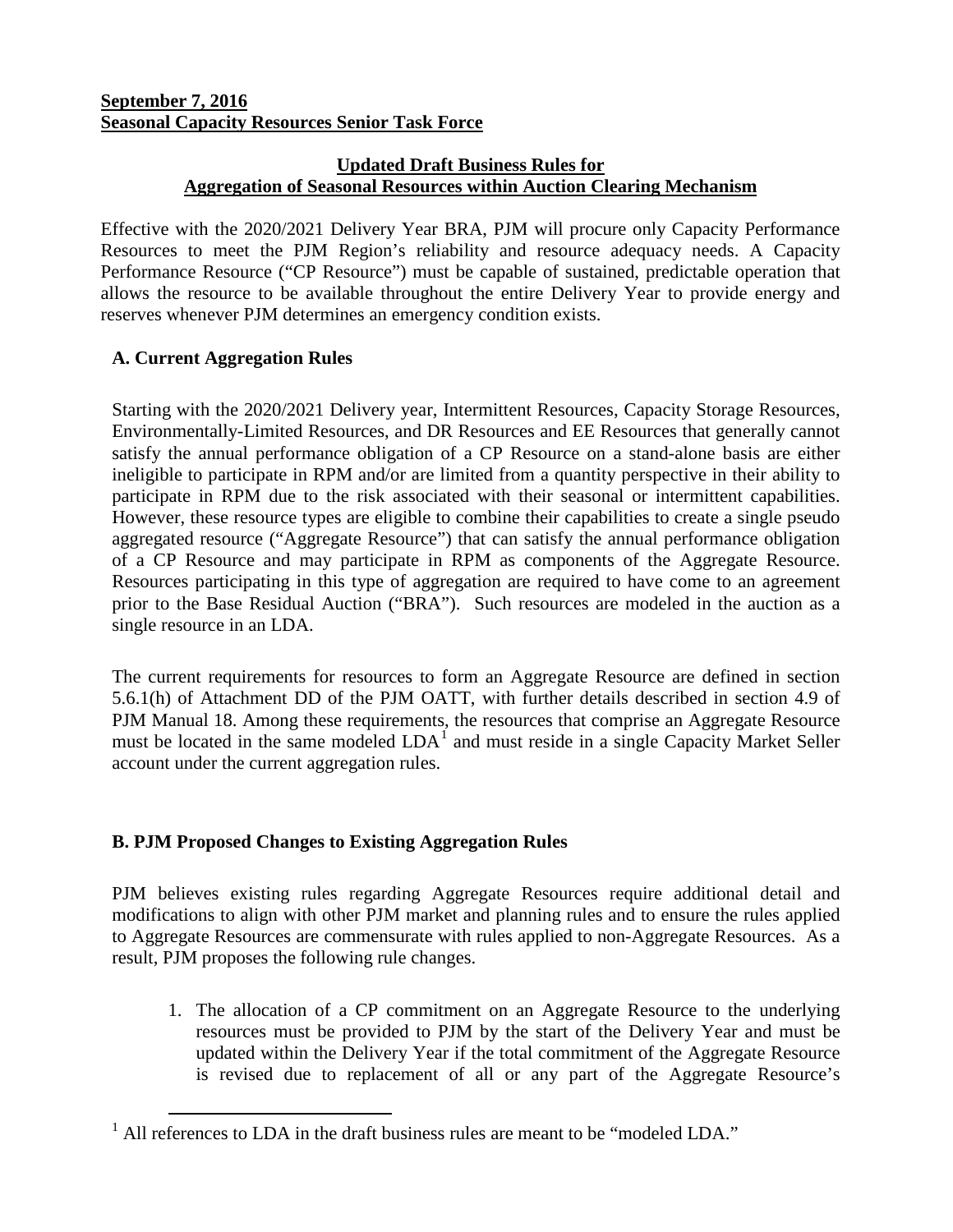commitment. The total Aggregate Resource commitment quantity must be allocated to the individual underlying resources on a monthly basis and may be updated no later than the last day of each month for months remaining in the Delivery Year.

- 2. An individual resource that is part of an Aggregate Resource may not receive a daily CP commitment allocation in excess of their CIRs.
- 3. Aggregate Resources **will be eligible to aggregate across modeled LDAs**, however, for the purpose of BRA modeling and compensation, the Aggregate Resource will be modeled in the highest level LDA of all individual resources comprising the Aggregate Resource. For example, if two resources aggregate together and one is physically located in EMAAC and the other is in the Rest of RTO, the Aggregate Resource will be modeled in the Rest of RTO and compensated at the Rest of RTO clearing price.

If the individual resources are located in different modeled LDAs that are not nested, they will be modeled and compensated in the smallest LDA common to all of them. For example, an Aggregate Resource where the individual resources are physically located in EMAAC and SWMAAC would be modeled and compensated in MAAC. An Aggregate Resource with individual resources located in COMED and EMAAC would be modeled and compensated as if it were in the Rest of RTO.

- 4. Individual resources that are part of an Aggregate Resource will be expected to respond to a Performance Assessment Hour (PAH) in the area where they are physically located and its Non-Performance Charge Rate will be based on the location of the physical resources underlying the aggregate. If one or more individual resources that are part of an Aggregate Resource are in the same area where there is a PAH, the under-/over-performance of the Aggregate Resource will be based on the total commitment and performance of all of the individual resources included in the PAH. The non-performance charge rate applicable to an under-performing Aggregate Resource is based on the rate associated with the LDA in which the under-performing underlying resources are located weighted by the under-performance MW quantity of such resources. The annual non-performance charge limit of an Aggregate Resource is based on the limit applicable to the LDA in which the Aggregate Resource was modeled in the RPM Auction.
- 5. Any replacement transactions on an Aggregate Resource must be based on the location where the resource was modeled and cleared in the RPM auction as described in 3 above. After the Aggregate Resource commitment is removed or reduced by a replacement transaction, the Capacity Market Seller responsible for the Aggregate Resource may update the allocation of the new CP commitment quantity on the Aggregate Resource to the underlying resources.

#### **C. PJM Proposal for an Additional Method to Aggregate Seasonal Capacity Performance Resource Offers**

The following draft business rules describe a PJM proposal that will permit certain resource types with seasonal capacity capability to be aggregated by PJM during the BRA clearing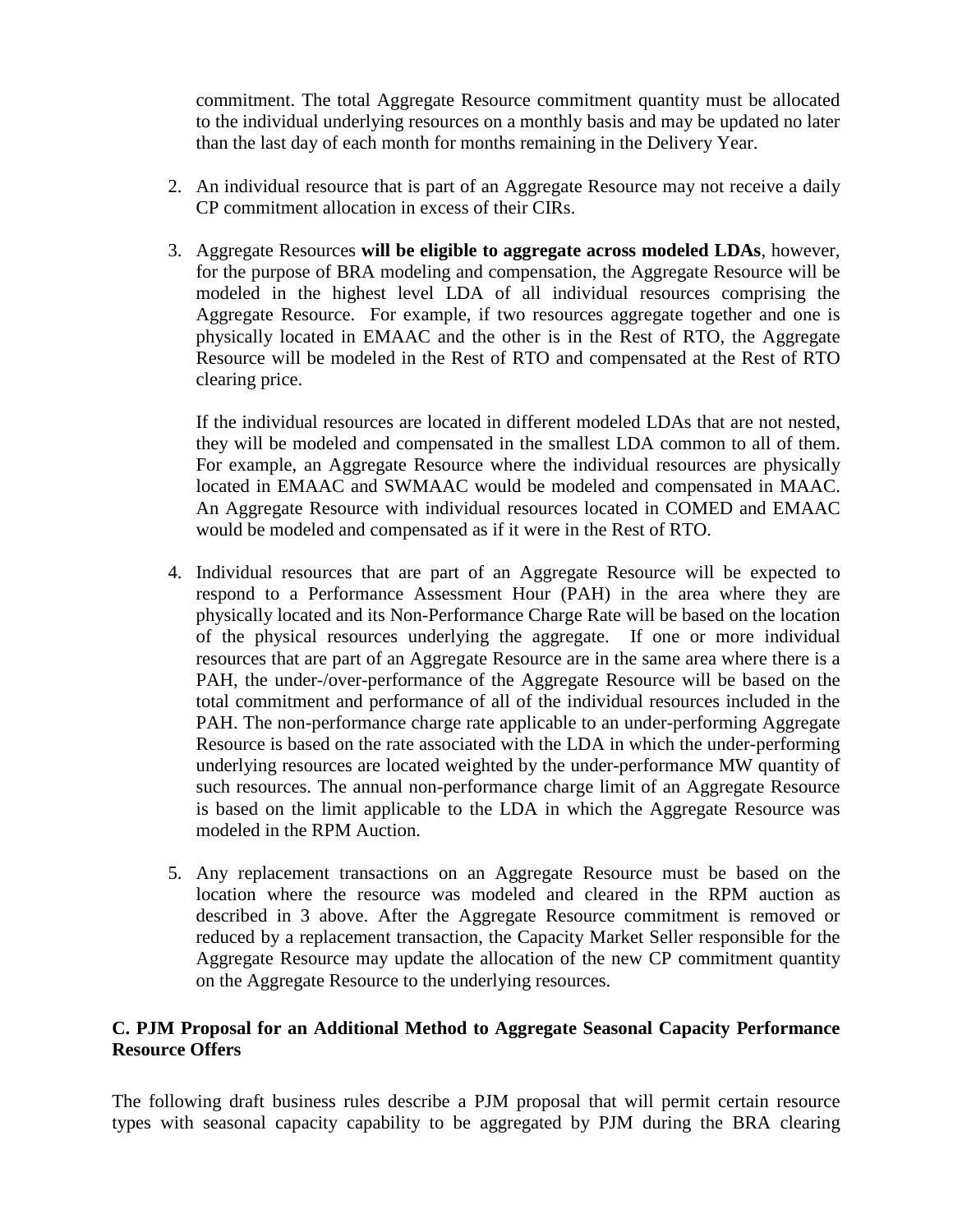process if they have not done so prior to the auction. This proposal for seasonal aggregation will not replace the current business rules regarding aggregation (as may be modified in section B above); rather it is being proposed as an additional type of aggregation that PJM would offer.

Resources eligible for this type of seasonal aggregation are those Intermittent Resources, Capacity Storage Resources, Environmentally-Limited Resources, summer-only DR Resources and summer-only EE Resources that can demonstrate that they can only meet the qualifications of a CP Resource on a seasonal basis. Such resources that are eligible for seasonal aggregation but do not aggregate prior to the BRA will be able to submit sell offers of capacity into the BRA on a stand-alone basis, specifying a season in which they are seeking to commit, as described in more detail below.

Under this proposal, the requirement that PJM procure 100% CP Resource commitments is maintained by instructing the auction clearing engine to clear equal quantities of off-setting seasonal capacity sell offers thereby creating annual capacity commitments from the seasonal capacity sell offers. This methodology will also maintain a single, uniform, capacity clearing price that will be paid to all committed resources for the duration of the commitment period for which they cleared.

- 1. Resources that are eligible for seasonal aggregation but do not do so prior to a BRA may instead submit sell offers of seasonal capacity into the BRA on a stand-alone basis. Seasonal capacity consists of summer-period capacity and winter-period capacity.
	- (a) A cleared summer-period capacity sell offer takes on a capacity commitment and performance obligation for the months of June through October and the following May, inclusive, and receives a daily auction credit for each day of the same period based on the cleared UCAP quantity times the auction's resource clearing price applicable to the resource.
	- (b) A cleared winter-period capacity sell offer takes on a capacity commitment and performance obligation for the months of November through April, inclusive, and receives a daily auction credit for each day of the same November through April period based on the cleared UCAP quantity times the auction's resource clearing price applicable to the resource.
	- (c) Seasonal resources that receive a capacity commitment for either the summer or winter period of the Delivery Year will be responsible for the commitment and obligations of a CP Resource for that period. This includes performance during a PAH and the submission of offers into the Day-ahead Energy Market, where applicable, during the committed period. The Non-Performance Charge Rate will be based on the physical location of the resource that clears a seasonal capacity sell offer.
- 2. Intermittent Resources, Capacity Storage Resources, and Environmentally-Limited Resources are generally available throughout the entire delivery year to provide energy but may have expected capability in one season that exceeds expected capability in the other season. Such resources may submit a sell offer for CP capacity and a separate sell offer for either summer-period capacity or winter-period capacity up to a total sell offer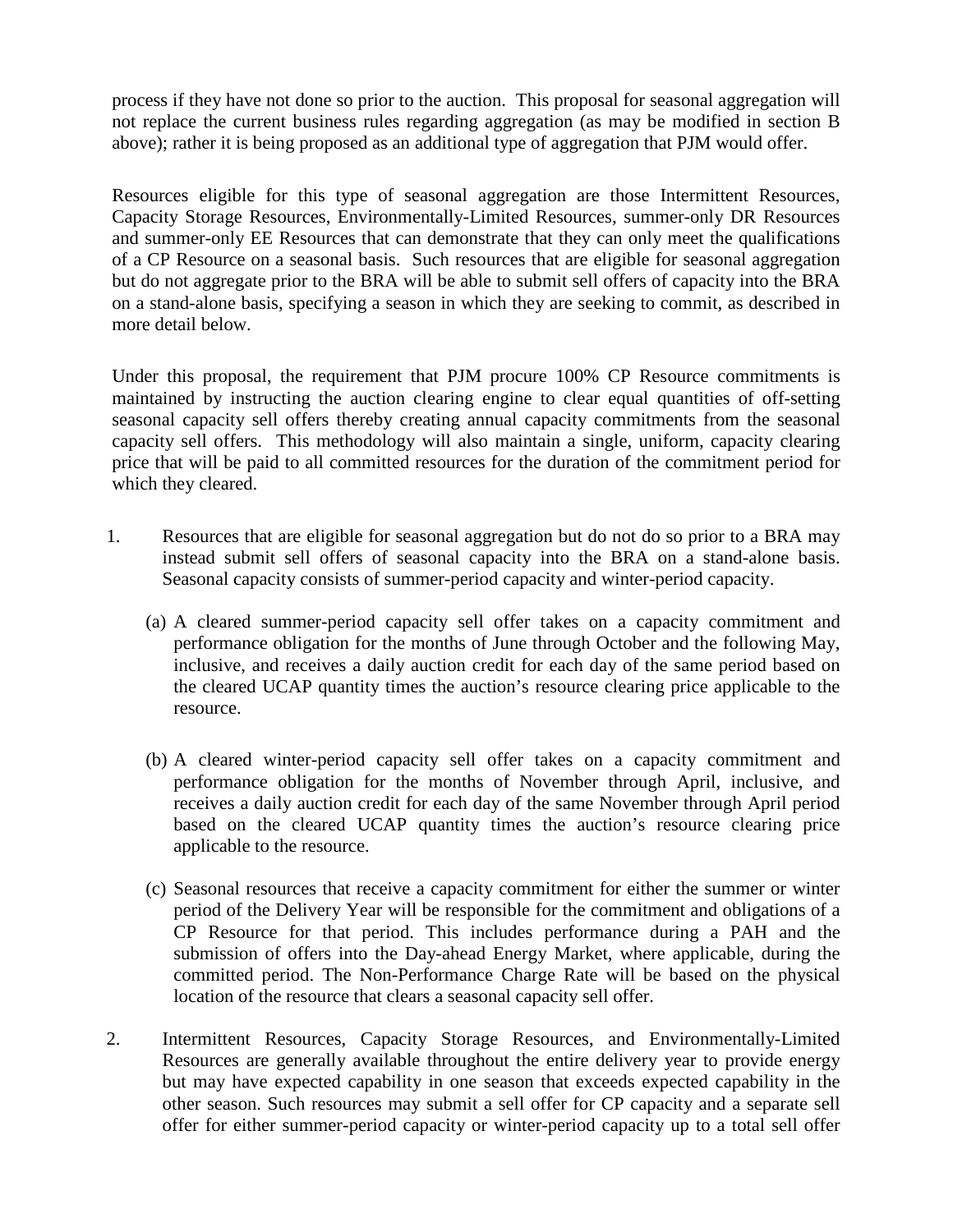quantity for each season no greater than the UCAP value of the resource.

Summer-only DR and summer-only EE may submit sell offers for summer-period capacity.

- 3. Similar to Capacity Performance Resources with full-year commitments, generation resources that are eligible and wish to sell seasonal capacity will not be permitted to sell seasonal capacity in excess of their Capacity Interconnection Rights (CIR).
- 4. The BRA clearing algorithm will clear all annual period CP capacity sell offers, summerperiod capacity sell offers, and winter-period capacity sell offers to minimize the bidbased cost of satisfying the reliability requirement of the PJM Region and each modeled LDA while respecting all applicable requirements and constraints. To ensure that seasonal capacity sell offers are cleared to form capacity resource commitments that in aggregate satisfy the year-round availability and performance requirements of a CP Resource, the clearing algorithm will include a constraint that requires the total cleared quantity of summer-period capacity to exactly equal the total cleared quantity of winter-period capacity across the entire RTO. To aid in the clearing of exactly equal quantities of opposite season sell offers, each segment of a seasonal sell offer must be submitted as a flexible sell offer (i.e., the minimum MW of each offer segment must be 0 MW).

It will not be required that the total cleared quantity of opposite season sell offers be equal within each modeled LDA; however, the clearing algorithm will ensure that the reliability requirement of each LDA is properly respected by considering only the equally matched quantity of cleared opposite-season sell offers located within an LDA as satisfying that LDA's reliability requirement. For example, if the algorithm solution clears a 50 MW summer-period sell offer in EMAAC and a 50 MW winter-period sell offer in the rest of MAAC, then the algorithm would have considered the equally matched quantity of opposite-season sell offers of 50 MW fully contained in the MAAC LDA as satisfying the MAAC LDA reliability requirement, but the cleared unmatched 50 MW summer-period sell offer in EMAAC would not have been considered as satisfying the EMAAC LDA reliability requirement – both seasonal sell offers of this example will be considered to be located in the MAAC LDA from a clearing price perspective.

5. The locational resource clearing price that is applicable to each cleared seasonal sell offer is determined during the post-processing of the auction results consistent with the manner in which the auction clearing algorithm recognizes seasonal capacity sell offer contribution to satisfying LDA reliability requirements. For each constrained LDA and starting with the LDA with the highest clearing price, PJM determines the quantity of cleared equally matched opposite-season sell offers located within the LDA. Up to this quantity, the cleared summer-period sell offers located in this LDA with the lowest selloffer price and the cleared winter-period sell offers with the lowest sell-offer price will be compensated at the auction clearing price of the LDA. Any cleared seasonal sell-offers located within the LDA that do not receive that LDA's clearing price are next effectively "moved" to the next higher level constrained LDA where they are considered in a similar manner for compensation at that LDA's clearing price.